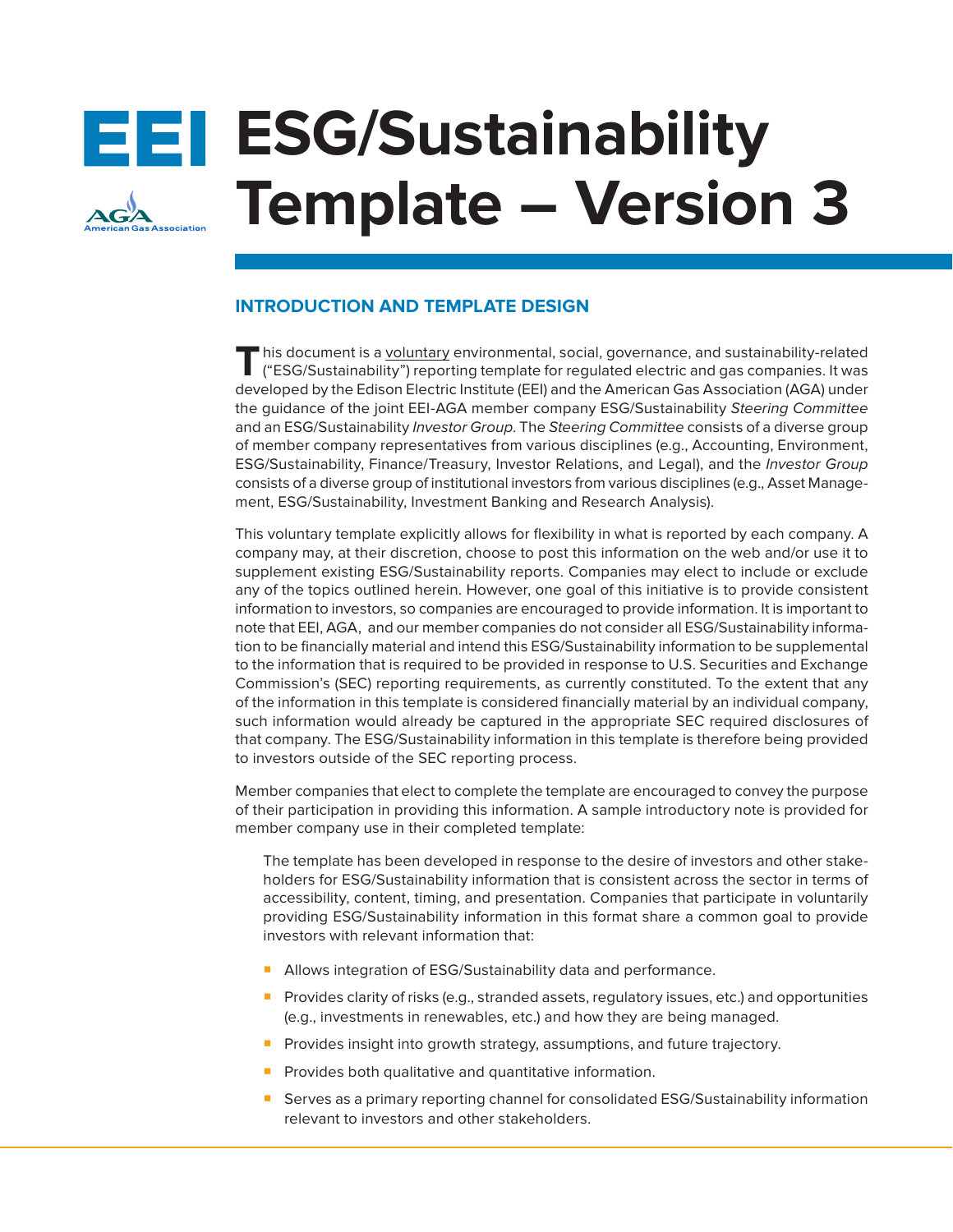Companies are encouraged to publish the template by the third quarter (3Q) of each year to consistently provide investors with information from the prior calendar year (e.g., companies provide investors with calendar year 2020 data by 3Q 2021). Investors prefer this information sooner rather than later, so companies are also encouraged to complete the template earlier in the year if possible.

The ESG/Sustainability template is divided into two sections: (1) a qualitative discussion as outlined at the end of this document, and (2) a set of quantitative metrics provided in a separate Microsoft Excel spreadsheet. Each section consists of specific focus areas that were identified by the *Investor Group* and refined by the *Steering Committee*, as outlined and defined below.

## **Q U A L I T A T I V E**

- **1. ESG/Sustainability Governance:** Management and oversight of ESG/Sustainability.
- **2. ESG/Sustainability Strategy:** Practices, programs, and initiatives designed to support the company's transition to a lower carbon and increasingly sustainable energy future.

## **QUANTITATIVE**

The Excel-based data reporting template is customized for regulated electric and gas companies. Portfolio, emissions, and resources are included on the 'EEI Metrics' tab for electric company disclosure, while gas-related metrics are included on the 'AGA Metrics' tab for gas company disclosure. Data for these areas should include as much historical, current, and forward-looking information as is appropriate for each company.

- **3. Portfolio:** Metrics related to an electric company portfolio such as power generation data by resource type.
- **4. Emissions:** Metrics on electric company GHG emissions and criteria emissions.
- **5. Resources:** Metrics on electric company human resources and natural resources.
- **6. Gas-Related:** Metrics related to gas company GHG emissions and system infrastructure information.

Definitions for the AGA metrics are included on the right side of the 'AGA Metrics' tab. The Excel spreadsheet also includes an 'EEI Definitions' tab to define metrics, specify units of measure and provide a source for each definition. To the extent possible, this page was developed using definitions that are already generally accepted in the industry. EEI utilized efforts already undertaken by the Electric Power Research Institute (EPRI) Energy Sustainability Interest Group (ESIG) by including common definitions that were agreed upon through an in-depth stakeholder process.

*Disclaimer: For the ultimate users of this data, it is important to note that the emissions data contained in each template relates only to the particular company filling it out. Since the template allows the reporting of both generation and purchased power, emissions from one entity's generation could be reflected as purchased power in another entity's report. Therefore, it is not possible to aggregate the various reports to determine total sector emissions, as doing so would overstate the total emissions for the participating companies.*

# **INSTRUCTIONS FOR MEMBER COMPANIES UTILIZING THIS TEMPLATE**

## **SUGGESTIONS FOR THE QUALITATIVE DISCUSSION SECTION**

- **•** All ESG/Sustainability information is being provided on a voluntary basis. As such, companies may elect to include or exclude any of the topics outlined in this document.
- **Companies are encouraged to complete the qualitative portion of the template at the corporate or parent company** level, providing context at the subsidiary level where appropriate.
- ¡ Investors are interested in a concise summary document (i.e., limited to 2-3 pages) that can be used as a "onestop shop" for the most relevant ESG/Sustainability information about a company.
- **Investors have expressed interest in forward-looking information in the qualitative section, so companies are encour**aged to provide long term goals and targets.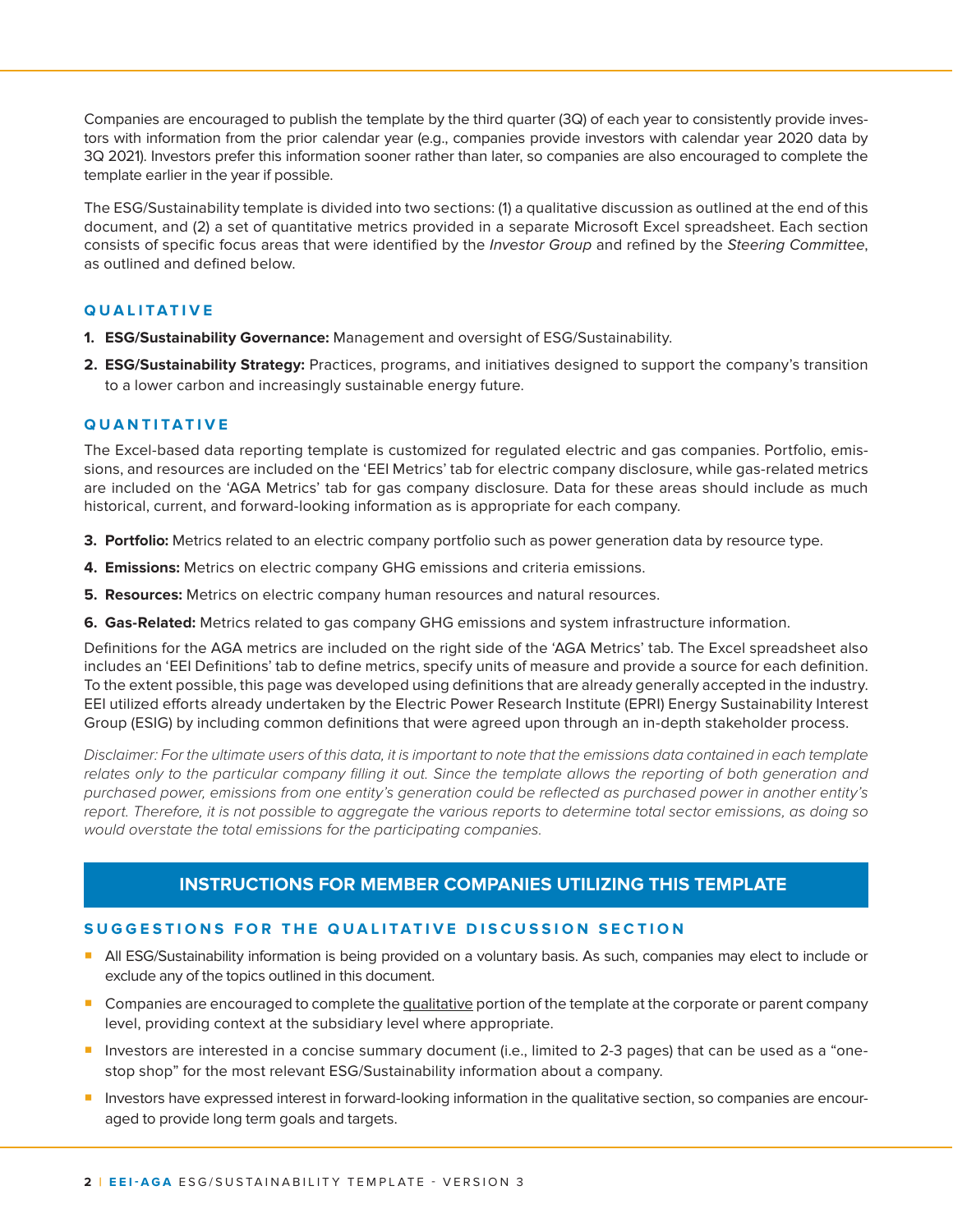- The general approach should be to provide high-level summary details of your company's ESG/Sustainability Governance and Strategy, complemented by links to sources and/or more specific details, as appropriate.
- Companies are encouraged to provide any additional necessary and/or relevant information that is not specifically identified but is related to the topics outlined in this document.
- Companies are encouraged to link ESG/Sustainability efforts with their overall strategic vision and to customer and shareholder benefits wherever possible.

## **SUGGESTIONS FOR THE QUANTITATIVE SECTION IN THE EXCEL WORKSHEET**

- **All ESG/Sustainability information is being provided on a voluntary basis. As such, companies may elect to include** or exclude any of the topics outlined in the Excel spreadsheet.
- **If possible, the quantitative portion of the template should be copied and completed in iterative form to provide** information to investors at the subsidiary level (i.e., the spreadsheet should contain a separate tab for each individual subsidiary). Investors appreciate the burden this creates for certain companies and recognize that the template may need to be completed only at the consolidated or parent-company level in the near term. Companies are encouraged to set a goal of being able to complete the quantitative portion of the template at the subsidiary level in future years.
- It may be helpful to indicate how the operating companies fit together under the parent.
- Companies are encouraged to provide investors with the quantitative portion of the template in native Excel format. This will not only help the investors using the data, but it will also reduce the opportunity for transposition errors when research analysts are importing data into databases.
- The template is intentionally limited in scope in an attempt to avoid being overly burdensome and to provide consistency. However, if a company views a certain missing aspect as being important, additional metrics may be reported in the "Additional Metrics (Optional)" section at the bottom (e.g., adding another subsection on community outreach efforts with several metrics). This will allow the primary metrics in the reporting template to remain reasonably consistent over time from company to company.
- The focus of the data template is to provide information for the most recent full year and the prior year. The decision to include data and targets for historical and future years is at the discretion of each company. If included, the historical and future years can be selected and filled in as appropriate for each company.
- ¡ If appropriate, companies are encouraged to set the default baseline year at 2005, a common comparison year for emissions within the industry. Companies may opt to provide additional historical data and/or set an alternative baseline year as necessary to tell their company story.
- In the "Portfolio" section of the Excel file, each company has the option to report aggregate generation data or provide it separated by owned and purchased. Additionally, a T&D-only company or subsidiary may elect to minimize both generation reporting options by using the data organizer on the left side of the screen.
- ¡ Companies are encouraged to leave cells blank or use "n/a" if that field is irrelevant, rather than using "0", which could be misleading.
- There are two generation-related options for reporting greenhouse gas (GHG) emissions: (1) total emissions from owned generation only or (2) total emissions from owned and purchased generation.
- All emissions data can be provided in terms of the annual total and/or an average annual rate (e.g., units per MWh).
- The 'EEI GHG Worksheet' and 'EEI Criteria Worksheet' are provided as tools that may be used to roll up emissions data reported in the quantitative template. The worksheets are not intended to be shared with investors and do not need to be filled out if unhelpful to the reporting entity.
- Members interested in reporting Renewable Energy Certificate (REC) sales and purchases, and related emissions adjustments, should do so in the Qualitative section. RECs are tradable, non-tangible energy commodities that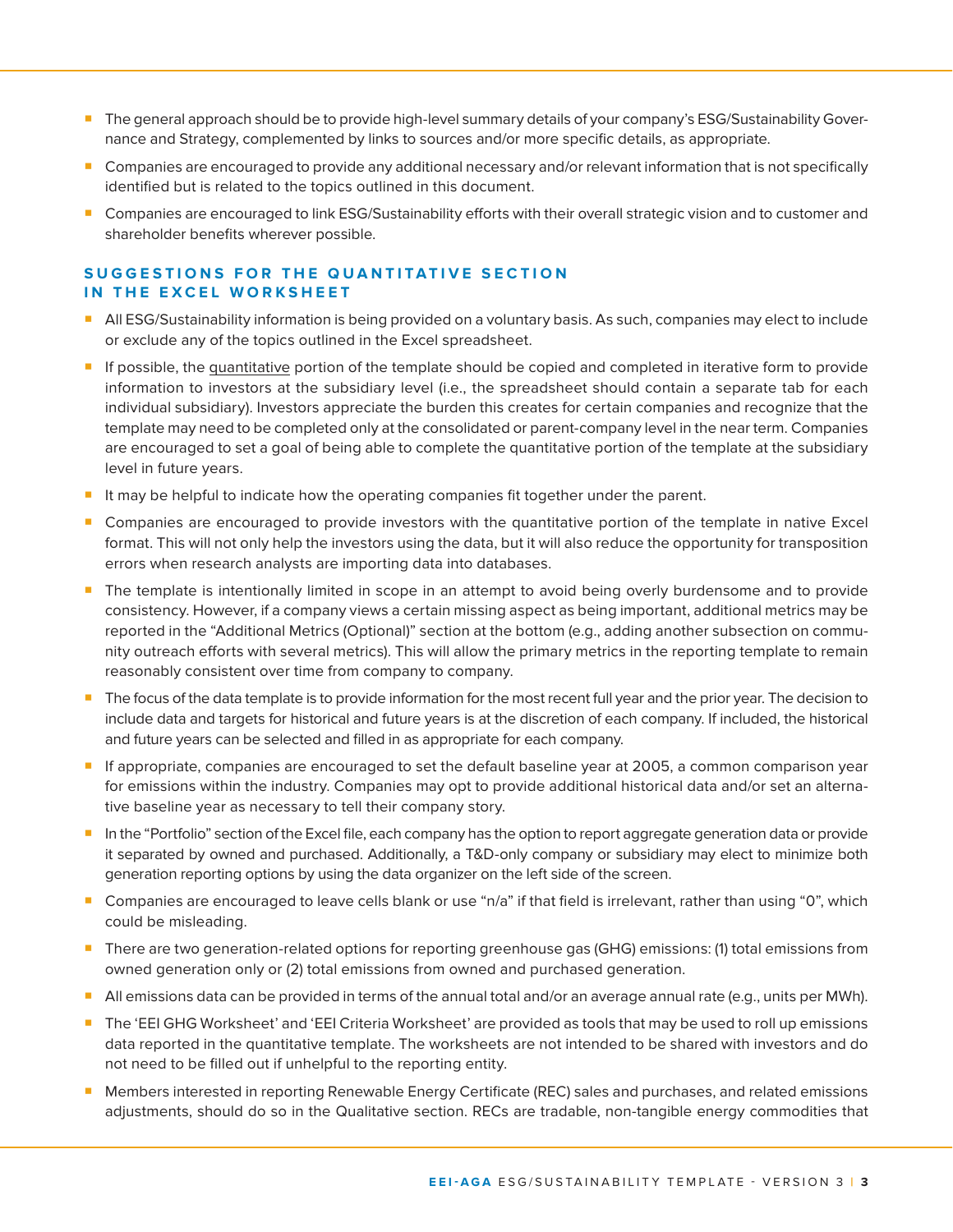represent proof that one megawatt-hour (MWh) of electricity was generated from an eligible RE resource. More specifically, RECs represent the environmental attributes of the power produced from RE projects, and can be sold and traded or bartered separately from commodity electricity. The environmental attributes associated with a REC are not the same as emissions and RECs do not purport to represent any specific emissions or emissions reductions. EEI members frequently need RECs to demonstrate compliance with legislation and/or regulatory mandates, such as a Renewable Portfolio Standard (RPS). Thus, RECs serve a specific purpose of helping regulated electric companies show compliance with a state-specific regulation. This template is designed to reflect the actual generation and emissions of the reporting entity, including purchased power. As a result, the sale or purchase of a REC does not need to be considered since on its own a REC is proof of neither generation nor emissions.

# **ESG/SUSTAINABILITY TEMPLATE – SECTION 1: QUALITATIVE INFORMATION**

*Note: Companies are encouraged to keep this section as concise as possible (i.e., limited to 2-3 pages).* 

#### **ESG/SUSTAINABILITY GOVERNANCE**

Companies are encouraged to provide a high-level overview and discussion of the process through which ESG/Sustainability is managed. This overview may include a list of the job titles or positions responsible for ESG/Sustainability management and decisions within the company, as well as the reporting structure up to the Board of Directors and Board Committees, including the number of independent directors providing oversight, if applicable. To proactively manage reputational risk, we are encouraging companies to provide greater transparency regarding public policy engagement practices. With respect to the Task Force on Climate-Related Financial Disclosures (TCFD) recommendations related to *Governance* and *Risk Management*, describe the Board's oversight of climate-related risks and opportunities, and describe management's role in identifying, assessing, and managing these risks and opportunities. Finally, cyber and physical security and business continuity governance practices including board oversight of cyber security should be described at a high-level. Companies are encouraged to highlight the CEO-led Electricity Subsector Coordinating Council (ESCC), which serves as the principal liaison between the federal government and the electric power industry, with a mission of coordinating efforts to prepare for, and respond to, national-level disasters or threats to critical infrastructure. The ESCC focuses on actions and strategies that help protect the energy grid, prevent various threats from disrupting electricity service, and develop capabilities that help the sector quickly respond and recover when major incidents impact the grid. Similarly, member companies with natural gas operations are encouraged to reference the work of the Oil and Natural Gas Subsector Coordinating Council (ONG SCC) and the Downstream Natural Gas Information Sharing and Analysis Center (DNG-ISAC).

#### **E S G / S U S T A I N A B I L I T Y S T R A T E G Y**

Provided below is an outline of the topics companies are encouraged to discuss in relation to the ESG/Sustainability efforts and strategies they undertake. The primary objective of this section is to allow reporting entities the opportunity to describe qualitatively the steps the company is taking to address ESG/Sustainability, including initiatives currently in place or planned by the company.

- 1. Adapting to the changing business environment Provide an overview of regional factors and related challenges that affect or could affect the business model, and company strategies for responding to these challenges.
	- Examples include natural resources, regional economic health, renewable technology potential, and other factors that are characteristic to the company's geographic region.
	- State public service commission processes and public policy considerations in specific regions of operation, and preparation for an evolving regulatory environment at both the state and federal level.
- 2. Managing and adapting to future ESG/Sustainability risks and opportunities.
	- Risks could include climate change, low demand growth, stranded assets, environmental compliance, weather patterns, access to water, and carbon policy or liability.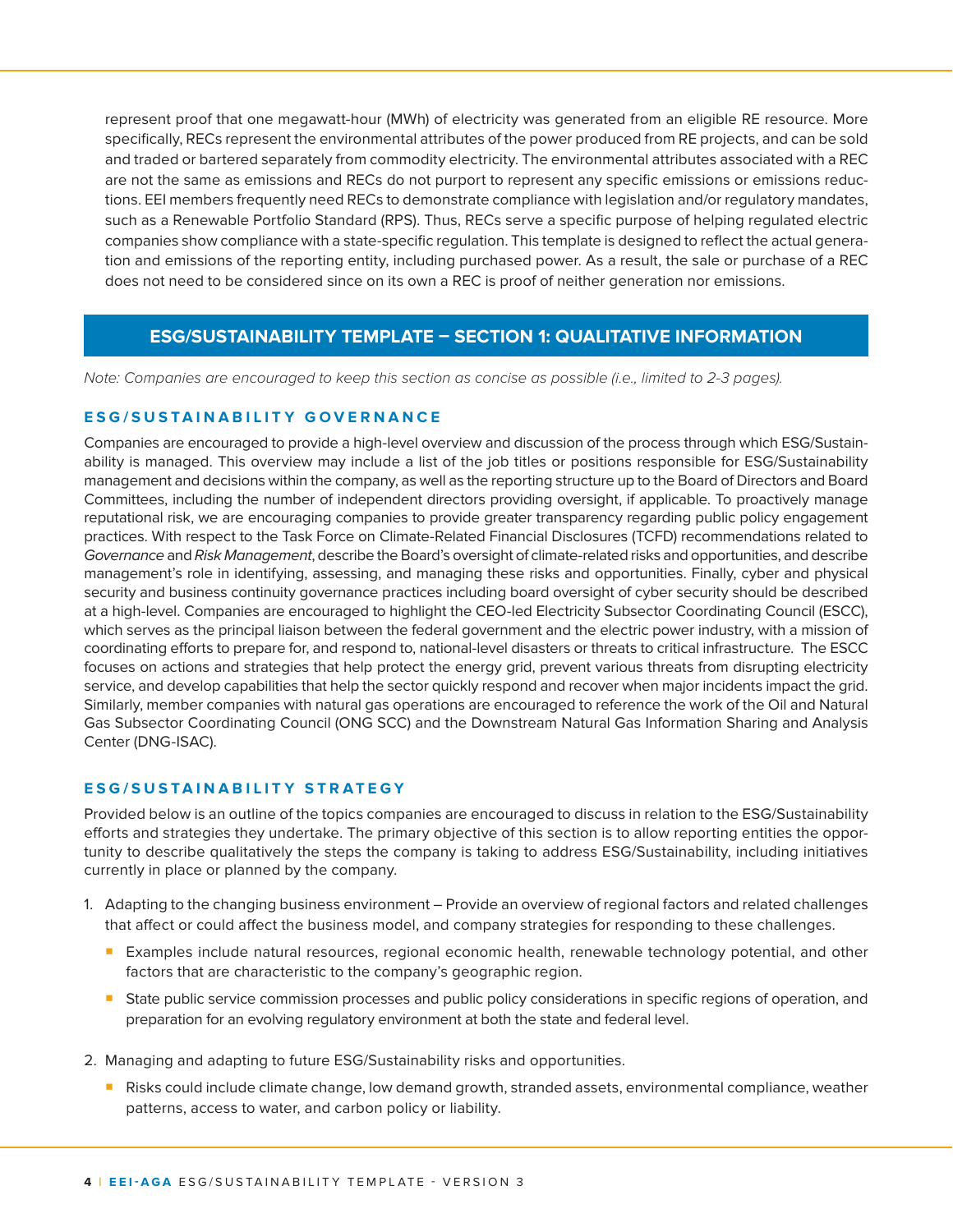- ¡ Opportunities could include programs related to renewable energy, customer solutions, energy efficiency, adaptation, hardening, and resilience (AHR) initiatives, and research and development efforts.
- **•** Discuss plans, goals, and initiatives to address social risks and opportunities such as diversity, equity, and inclusion (DEI), human capital management including health and safety and supply chain sustainability, or other important social issues to your company.
- **•** Details on plans to assure the continued reliability and affordability of energy for customers, and plans to ensure future recovery of capital expenditures and other costs.
- ¡ With respect to the TCFD recommendations related to *Strategy*, disclose the possible impacts of climate-related risks and opportunities on the company's businesses, strategy, and financial planning.
- 3. Sustainability plans and progress Innovative practices, programs, and initiatives designed to support the company's transition to a lower carbon and increasingly sustainable energy future.
	- ¡ Climate or other ESG/Sustainability goals the company may be working towards and timeframe. If appropriate, provide links to further information related to analysis performed by the company in consideration of its goals (reference goals table in quantitative emissions section).
	- **Plans for engagement with the local communities in which the company operates.**
- 4. Natural gas safety and emissions reductions Companies with natural gas operations are encouraged to disclose information on the following topics.
	- **Describe the management and oversight processes that have been put in place to avoid incidents that could** affect "reputational risk." Companies are encouraged to describe their commitment to pipeline safety, a culture of safety and continuous improvement.
	- **•** Provide an overview of the corporate strategy for reducing methane emissions from natural gas operations over time. Companies are encouraged to describe their past, current and future actions and strategy for reducing vented and fugitive methane emissions, including whether they participate in related voluntary programs such as USEPA's Natural Gas STAR, Methane Challenge, or ONE Future and/or made voluntary methane reduction commitments at the corporate or subsidiary level.
	- Companies are encouraged to participate in the Natural Gas Sustainability Initiative (NGSI) and provide a link to their disclosure of the Version 1 NGSI Methane Emissions Intensity Measurement Protocol for the Distribution Segment. NGSI participating companies are also encouraged to:
		- Highlight use of the NGSI methodology, which includes emission sources not included in the ESG Template calculation.
		- Specifically report non-normalized methane emissions intensity using the GHGRP emissions factors, and also provide the other three NGSI metrics for the Distribution Segment.
		- Report additional data using the NGSI Protocol for the Transmission and Storage Segment (if the company has transmission and storage assets).
	- **· Indicate how oversight of methane emissions is handled from an operational standpoint to the board level, and** whether methane or GHG mitigation is a factor in employee, officer and CEO compensation.